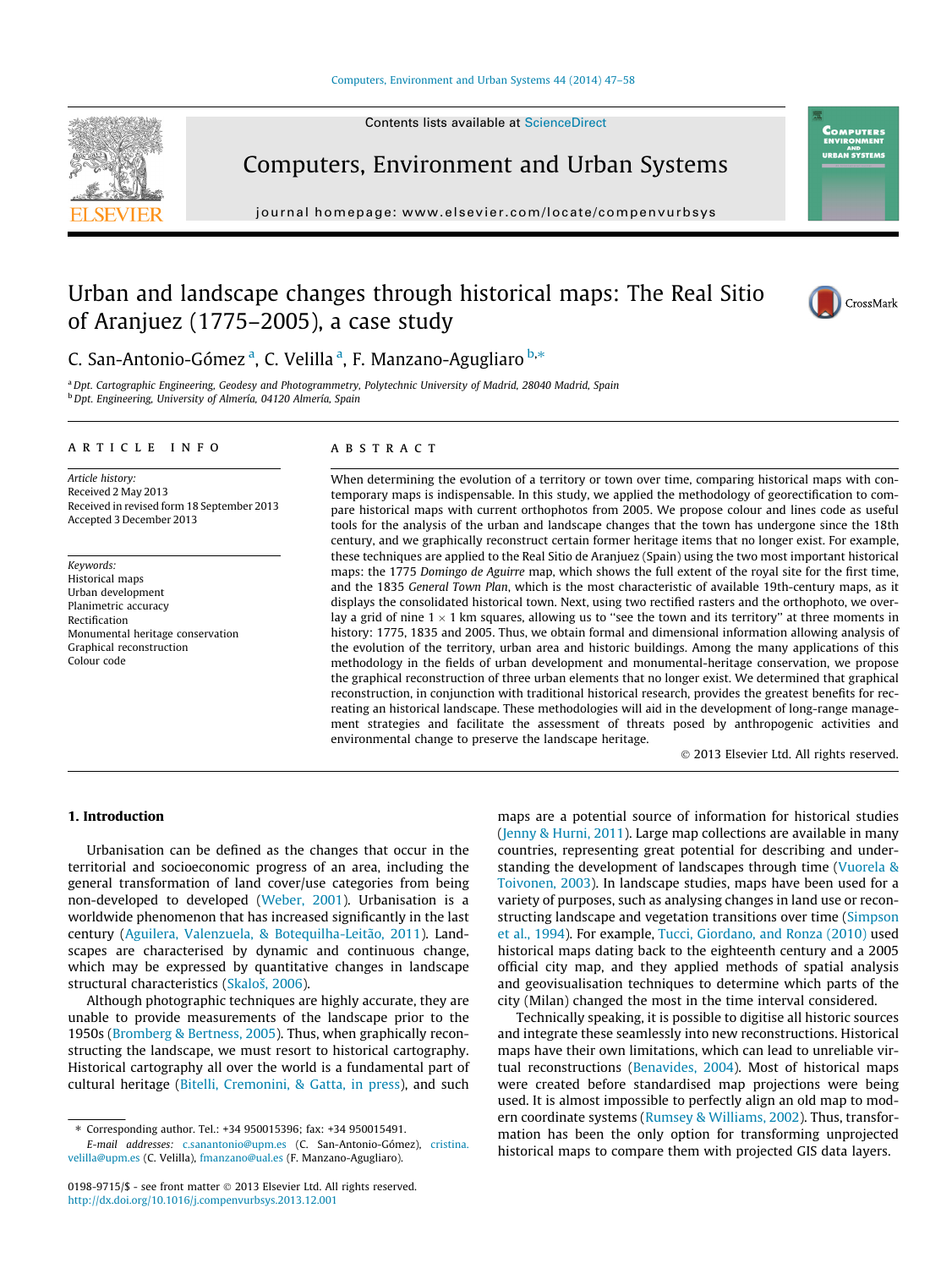The act of overlaying two maps introduces error into the results, a fact well documented in the GIScience literature ([Tucci & Giord](#page--1-0)[ano, 2011](#page--1-0)). An important consideration is the spatial accuracy and/ or spatial resolution of the data used as inputs in the spatial urban analysis [\(Herold, Couclelis, & Clarke, 2005\)](#page--1-0). When historical map data are compared with modern cartography, the accuracy assessment is often made by root-mean-square (RMS) error ([Manzano-](#page--1-0)[Agugliaro, San-Antonio-Gómez, López, Montoya, & Gil, 2013;](#page--1-0) [San-Antonio-Gómez, Velilla, & Manzano-Agugliaro, 2011](#page--1-0)). The RMS error is a measure of the distance the historical map points were refitted to match the current map projection.

Using historical maps to reconstruct the landscape has been used for various purposes and in many different places. [Bromberg](#page--1-0) [and Bertness \(2005\)](#page--1-0) used such maps for salt marsh losses in New England, obtaining a RMS between 160 and 440 m for 5 maps from 1773 (scale 1:25,000) till 1832 (scale 1:24,000), with an RMS average of 245 m. [Vuorela, Alho, and Kalliola \(2002\)](#page--1-0) analysed land cover and land uses changes in the island of Ruissalo in SW Finland, obtaining a mean RMS error for the 1690 map over 27 m in all polynomial transformation functions and less than 7 m on 1846 maps. [Tucci and Giordano \(2011\)](#page--1-0) calculated the RMS of the 1884 map of Milan compared with the 2005 map to be equal to 7.7 m, with a rotation of  $4^\circ$  counter-clockwise and at a scale of approximately 1:4000. [Maio, Tenenbaum, Brown, Mastone, and Gontz](#page--1-0) [\(2013\)](#page--1-0) used historical landscape reconstruction to preserve the potential of historic lands in urbanised settings in Boston (Massachusetts). This work was based on 1775 and 1847 maps, and the sources of potential error were budgeted and overall horizontal uncertainty calculated to less than 9.7 m for the shoreline feature displayed on the base map (2008 orthophotos).

The map image is conventional, coded, avoid appearances, and demands the rational control of the form ([Gombrich, 1994\)](#page--1-0). Maps contain heterogeneous landscape information, which is represented on a map as graphic signs and texts [\(Vuorela et al., 2002\)](#page--1-0). Graphic signs have been geometrically categorised into points, lines and areas, and further to different size, shape, colour, hue, texture and orientation forms [\(Monmonier, 1996](#page--1-0)). Colour has the potential to enhance communication [\(Light & Bartlein, 2004\)](#page--1-0). Colour mapping is an important technique used in visualisation to build visual representations of data and information, so, it is particularly important to make the right choice to build visualisations that depict the desired information in a clear manner ([Silva, Sousa](#page--1-0) [Santos, & Madeira, 2011](#page--1-0)). Colour offers a three-dimensional structure, which can be used to organise symbols for multivariate mapping ([Brewer, 2004](#page--1-0)). Choosing effective colour schemes for thematic maps is surprisingly difficult ([Harrower & Brewer,](#page--1-0) [2003\)](#page--1-0). Visualisation technique efficiency is important for the reliability of the technique regarding representation level of the spatial content in the process of urban planning ([Koramaz &](#page--1-0) [Gulersoy, 2011\)](#page--1-0).

Urban and landscape graphical reconstruction needs to overlap elements of historical cartography that no longer exist onto modern cartographies (or orthophotos) and vice versa. We propose a code of lines and colours to facilitate the viewing of urban graphics elements over both cartographies. We argue that the combined application of photogrammetric techniques as rectification of historical maps and an the proposed interpretation code (colour and texture) can provide more spatially consistent and detailed information on urban and landscape structure and change than either of these approaches used independently. Indeed, coupling these two approaches can improve the change analysis of urban and landscape through their historical maps. This approach is applied to the Real Sitio de Aranjuez.

The Real Sitio de Aranjuez, located 49 km to the south of Madrid, was a place of rest for the Spanish monarchs. In addition to the royal palace, it consisted of gardens, woodland, orchards, farmland and farm buildings ([Sancho, 1995](#page--1-0)). The first map of the royal site to be conserved is attributed to Juan de Herrera (1581) and was made for Philip II [\(Anonymous, 1991](#page--1-0)). The various modernisations that monarchs since Philip II have made to the palace, gardens and orchards were not included on any map. For that reason, the Duke of Grimaldi (1720–1786), Secretary of State of Charles III (1716–1788), commissioned the captain of the Spanish infantry, Domingo de Aguirre, to draw the first of the maps described in this study, which was completed in 1775. The aim was to represent the huge modifications projected by the King, as well as embody a rational agricultural model of the Illustration period, taking into account that ''maps are pre-eminently a language of power'' ([Harley, 1968\)](#page--1-0). The cartographer of the second map is unknown, but it was commissioned by the Regent Queen Maria Cristina of the Two Sicilies (1806–1878). This map's purpose was to propose extending the urban area to the south and south-west with 27 new street blocks, some of which were never actually built.

## 2. Materials and methods

## 2.1. Material: historical cartography

To analyse the urban and landscape changes that have occurred at the Real Sitio de Aranjuez between the 18th century and the present day and perform a graphical reconstruction of some of the lost elements of its heritage, we have used two historical maps: the 1775 Domingo de Aguirre map and the 1835 Plano general del pueblo. The contemporary map used is an orthophoto from 2005.

The title of the first map is Topografía del Real Sitio de Aranjuez por D. Domingo de Aguirre and consists of 16 sheets, each  $64 \times 84$  cm, conserved at the Royal Palace in Madrid under reference number AGP 563. The plates are kept at the Spanish Calcografía Nacional, and the copy consulted for this study is kept at the Army Geographical Centre (CGE). The map dates from 1775. The unit of measurement used is the Castilian rod. Its scale, calculated from the graphic scale drawn on sheet 15 (800 rods = 160.1 mm), is 1:4166.48, with 1 Castilian rod considered to be equivalent to 835.9 mm.

Digital images were taken of sheets 10 and 14 of this map, which were then joined to create a single map, which we shall henceforth refer to as Original Map 1775 (Fig. 1). We chose 20 control points on historical buildings that are still standing ([Fig. 2\)](#page--1-0). Most of the area studied is covered by sheet 10, including the town



Fig. 1. Raster of Original Map 1775 (sheet 10 and part of sheet 14).